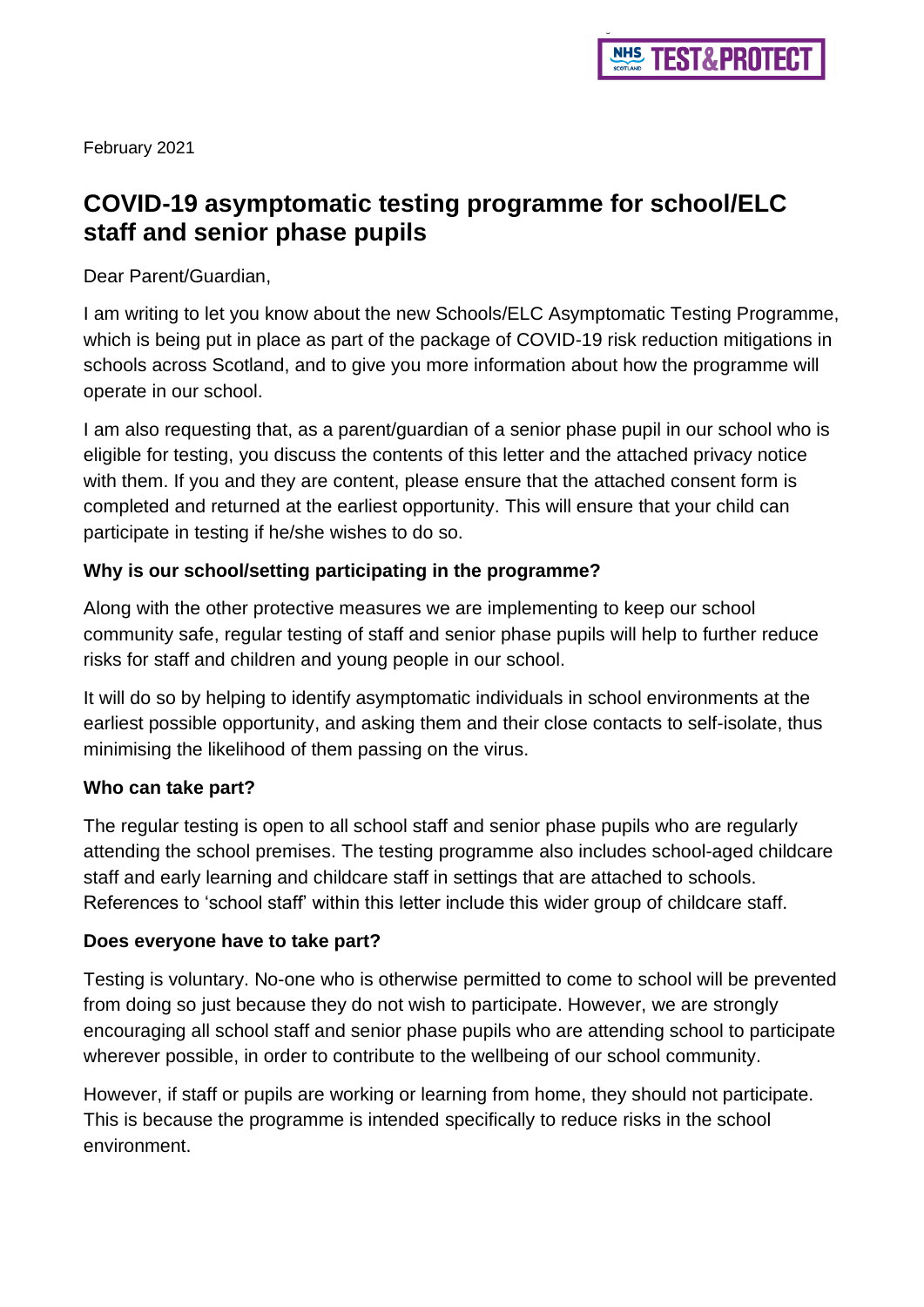# **What will the testing involve?**

Our school is being provided with a supply of Lateral Flow Device (LFD) test kits by the Scottish Government and the UK Department of Health and Social Care for use at home. We will give each participating staff member and senior phase pupils a supply of these test kits to take home, together with the 'Instructions for Use'. Each staff member and senior phase pupil will be asked to sign for these in a log at the point of handover. Completion of this test kit log is a regulatory requirement.

We will then ask individuals to test regularly at home, twice a week, every three to four days.

The tests supplied do not require laboratory processing and can provide a quick result in around 30 minutes. Comprehensive guidance on conducting self-testing is contained in the 'Instructions for Use' leaflet which will be provided with the test kit. There is a useful video showing participants how to administer the test here:

https://www.youtube.com/playlist?list=PLyaBZskxS7tzQYlVg7lwH5uxAD9UrSzGJ.

Once the test has been conducted individuals must log the test result – whether positive, negative or void – online at [www.gov.uk/report-covid19-result.](http://www.gov.uk/report-covid19-result) Tests are free of charge and will be provided by the school.

**NB:** It is important to note that this regular testing is only for individuals without symptoms. Those with symptoms must continue to follow the usual guidance. They must self-isolate and book a PCR test at a test centre or via a home test kit at the earliest opportunity. People with symptoms must not rely on a negative LFD result to continue to attend school.

**NB:** A negative test result must not be taken as leave to relax or ignore physical distancing or other measures intended to reduce transmission – testing is an additional intervention that contributes to reducing risk.

## **What happens next?**

Please discuss the contents of this letter and the privacy notice with your child. If your child wishes to participate in testing, and you are content for them to do so, please ensure that the attached consent form is completed and returned at the earliest opportunity.

We intend to start distributing test kits to senior phase pupils in week commencing 22nd February. Copies of consent forms and this letter are available in the entrance hall to the school. Completed consent forms may be handed in to the Community Hall Monday - Friday between 10 – 11am, and testing kits will distributed at this time on receipt of the form.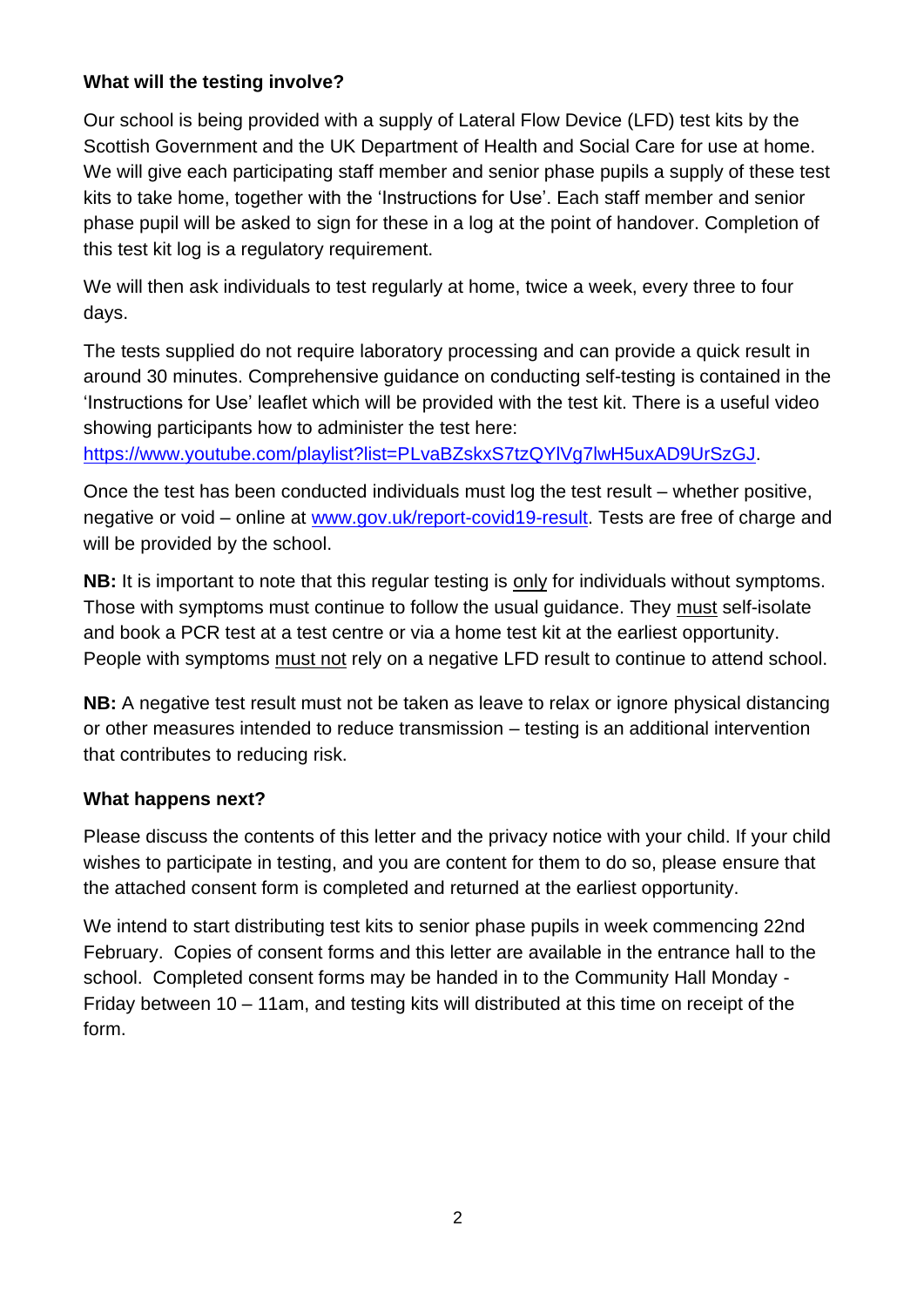We will continue to support and communicate with our staff, pupils and school communities as we implement this programme. Please let us know if you have any questions. In the meantime, some Frequently Asked Questions can be found in the annex to this letter.

Yours faithfully,

David Young Head Teacher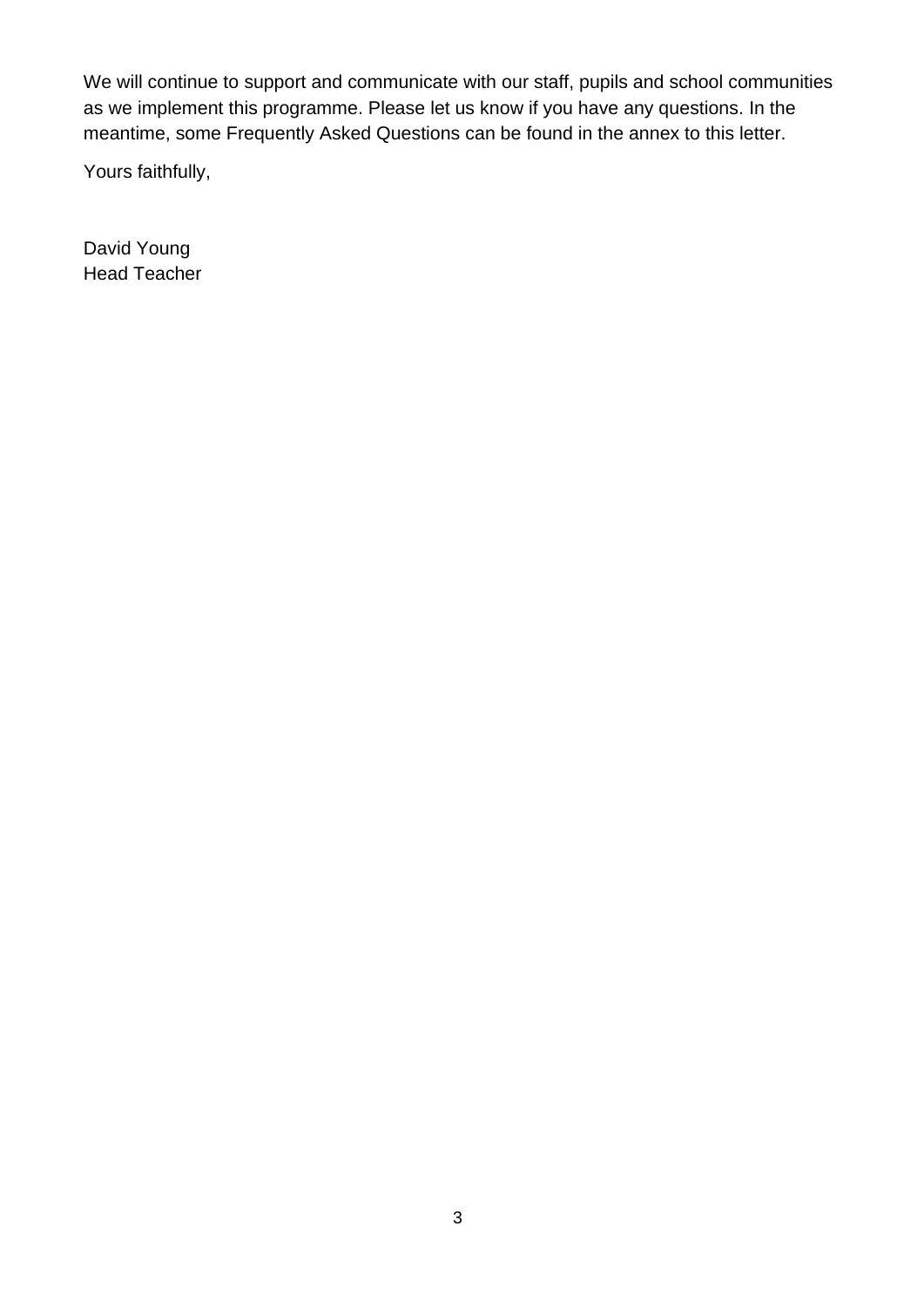## **Annex – Frequently Asked Questions**

## **How will my child know how to use the tests?**

The school will provide those participating with the most up to date Instructions for Use along with their test kits. Participants will be asked to ensure they use these, and not the ones that are pre-packaged in the test kits.

The Instructions for Use set out clearly how to use the test kits, or how to support someone to do so. They also provide a number to call if there are any problems with the test kits.

## **Are the tests safe and accurate?**

LFD tests have been widely and successfully used to detect COVID-19 in asymptomatic individuals. No test is perfect, but the speed and convenience of LFD tests supports detection of the virus in asymptomatic individuals who would not otherwise be tested. They are clinically approved and are crucial in the fight against the virus. The Medicines and Healthcare products Regulatory Agency (MHRA) has approved the use of these at-home tests for these purposes.

LFD tests are very accurate, which means that only a very small proportion of people who do not have coronavirus will receive a positive result (false positive). The tests are better at picking up true positive cases when a person has a higher viral load and is more contagious. There is a risk of returning a false negative result when viral loads are low (e.g. in the early stages of infection). This is why Public Health Scotland recommend two LFD tests 3 to 4 days apart, or regular testing, to enhance detection by picking up any cases which were not detected during the first test and to catch any new infections.

If someone tests positive using an LFD, it is likely that they are infectious at that moment, whereas people testing positive on a 'Polymerase Chain Reaction (PCR)' test could be in the less infectious early or late stages of disease. This means that by using the LFD, we can identify people with a high viral load who are the most likely to spread the virus further.

# **What happens if there is a problem with the tests?**

Any incidents that could potentially impact the quality or safety of testing should be reported to the Medicines and Healthcare products Regulatory Agency (MHRA).

For incidents occurring in a home setting, please report any issues (for example: something damaged, or missing or difficult to use in the kit, you are unable to log a result) to **0300 303 2713.**

If there is a clinical incident which led to, or has the potential for, harm (e.g. swab breaks in the mouth, bleeding, allergic reaction on using the kit etc.) please report it on [https://coronavirusyellowcard.mhra.gov.uk.](https://coronavirusyellowcard.mhra.gov.uk/)

This is not for seeking immediate medical care. Medical care should be sought through the usual route of contacting 111 or 999.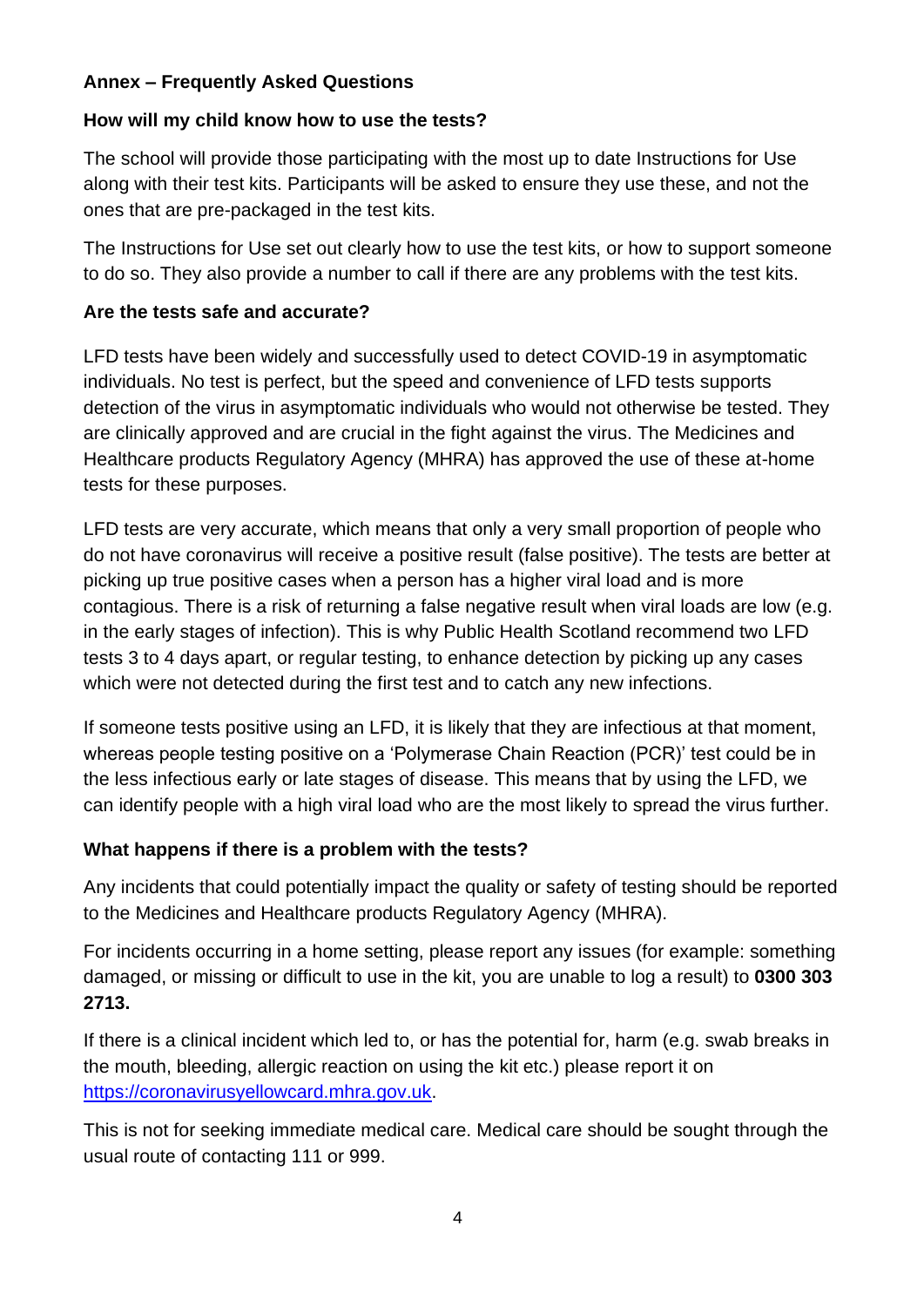# **What happens if my child tests positive?**

If your child receives a positive result on your Lateral Flow Device at home, they must report the result online at [www.gov.uk/report-covid19-result,](http://www.gov.uk/report-covid19-result) self-isolate and book a confirmatory PCR test. This can be done via<https://www.gov.uk/get-coronavirus-test>**.** We advise visiting a community or drive-through test site as this is the quickest way to get tested, or you can order a home test kit.

It is important that your child begins self-isolation immediately after they receive the positive result from the LFD test, and does not wait until the result of their PCR test.

## **What happens if my child tests negative?**

They must report the result online at [www.gov.uk/report-covid19-result.](http://www.gov.uk/report-covid19-result) Individuals who test negative will be able to stay in schools and resume their activities as normal.

## **What happens if the test result is "void"?**

This means the test has not run correctly. Your child must report the result online at [www.gov.uk/report-covid19-result.](http://www.gov.uk/report-covid19-result) They will need to take another test. Use a new test kit, and do not reuse anything from the first kit.

## **What if my child has been in close contact with someone who tests positive?**

If a pupil or member of staff has tested positive, they will have to self-isolate as per government guidelines. The pupil or member of staff should also inform the school of their absence, and are strongly encouraged to report a positive case to their school to support contact tracing activities.

Both Test and Protect and, once informed, the school will get in contact with staff members and pupils who were in close contact with a positive case to inform them that they need to self-isolate.

## **What if my child develops symptoms?**

This testing programme at school is for people with no symptoms. If your child develops symptoms at any time (such as a high temperature; a new, continuous cough; or a loss or change to their sense of smell or taste) they must immediately self-isolate, and book a test by calling 0800 028 2816 or visiting [https://www.nhsinform.scot/.](https://www.nhsinform.scot/) People with symptoms must not rely on a negative LFD result to continue to attend school.

## **Can staff/pupils' families get tested too?**

No, this asymptomatic LFD testing is aimed at staff and senior phase pupils only. The tests will be handed to staff and senior phase pupils for personal use and should not be used for anyone else. Family members of staff or senior phase pupils taking part are not eligible.